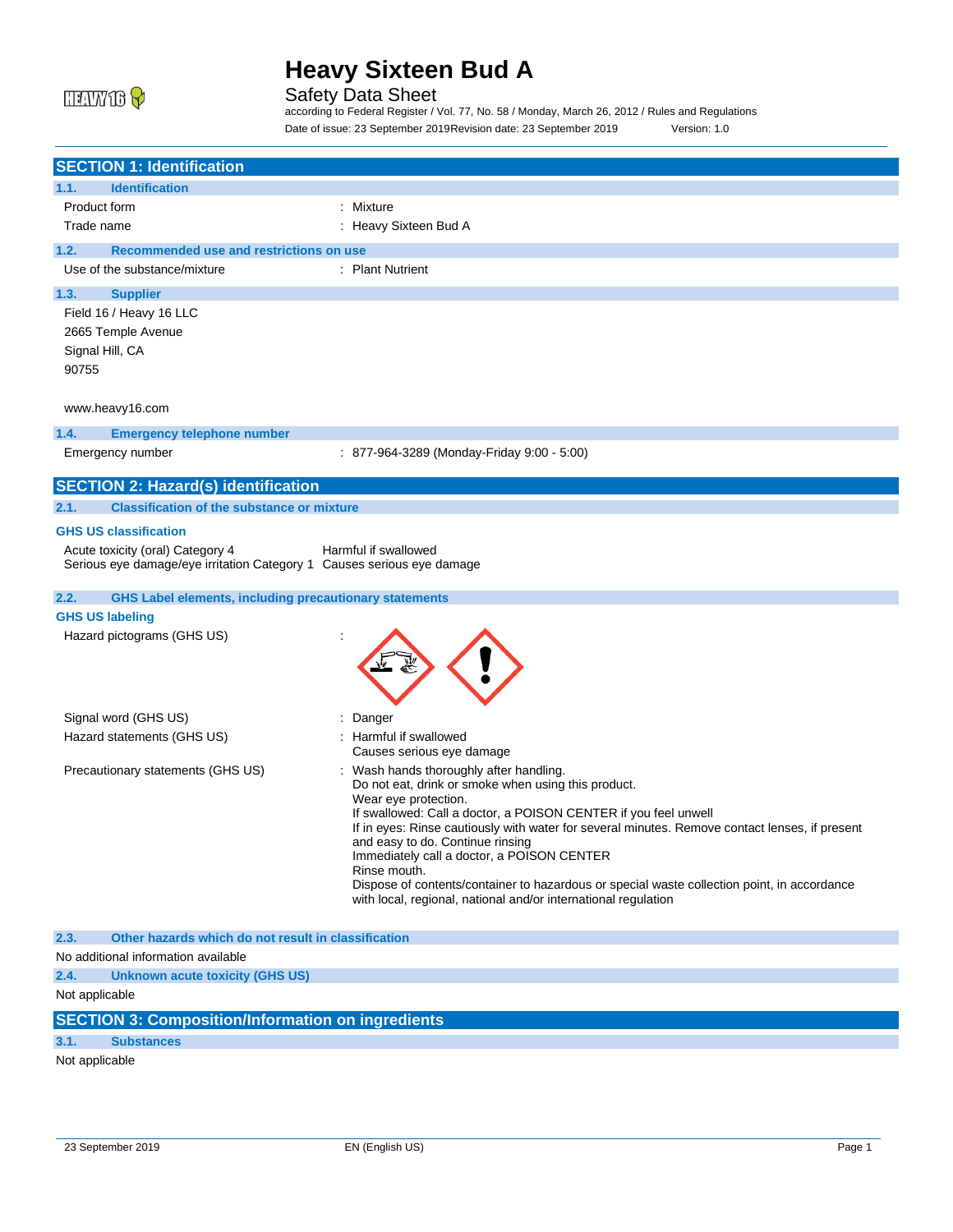## Safety Data Sheet

according to Federal Register / Vol. 77, No. 58 / Monday, March 26, 2012 / Rules and Regulations

| 3.2.<br><b>Mixtures</b>                                                                           |                                                                                                                        |           |                                                                                                                                                                                                                                                                                        |  |
|---------------------------------------------------------------------------------------------------|------------------------------------------------------------------------------------------------------------------------|-----------|----------------------------------------------------------------------------------------------------------------------------------------------------------------------------------------------------------------------------------------------------------------------------------------|--|
| <b>Name</b>                                                                                       | <b>Product identifier</b>                                                                                              | %         | <b>GHS US classification</b>                                                                                                                                                                                                                                                           |  |
| Calcium nitrate                                                                                   | (CAS-No.) 10124-37-5                                                                                                   | $10 - 30$ | Ox. Sol. 3, H272<br>Acute Tox. 4 (Oral), H302<br>Eye Dam. 1, H318                                                                                                                                                                                                                      |  |
| <b>SECTION 4: First-aid measures</b>                                                              |                                                                                                                        |           |                                                                                                                                                                                                                                                                                        |  |
| 4.1.<br><b>Description of first aid measures</b>                                                  |                                                                                                                        |           |                                                                                                                                                                                                                                                                                        |  |
| First-aid measures general                                                                        | Call a poison center/doctor/physician if you feel unwell.                                                              |           |                                                                                                                                                                                                                                                                                        |  |
| First-aid measures after inhalation                                                               | Remove person to fresh air and keep comfortable for breathing.                                                         |           |                                                                                                                                                                                                                                                                                        |  |
| First-aid measures after skin contact                                                             | by warm water rinse. Seek medical attention if ill effect or irritation develops.                                      |           | Remove affected clothing and wash all exposed skin area with mild soap and water, followed                                                                                                                                                                                             |  |
| First-aid measures after eye contact                                                              | poison center or doctor/physician.                                                                                     |           | In case of eye contact, immediately rinse with clean water for 20-30 minutes. Immediately call a                                                                                                                                                                                       |  |
| First-aid measures after ingestion                                                                |                                                                                                                        |           | Rinse mouth. Do NOT induce vomiting. Call a poison center/doctor/physician if you feel unwell.                                                                                                                                                                                         |  |
| 4.2.<br>Most important symptoms and effects (acute and delayed)                                   |                                                                                                                        |           |                                                                                                                                                                                                                                                                                        |  |
| Symptoms/effects after inhalation<br>use.                                                         |                                                                                                                        |           | : Not expected to present a significant inhalation hazard under anticipated conditions of normal                                                                                                                                                                                       |  |
| Symptoms/effects after skin contact                                                               |                                                                                                                        |           | Not expected to present a significant skin hazard under anticipated conditions of normal use.                                                                                                                                                                                          |  |
| Symptoms/effects after eye contact                                                                | Causes serious eye damage.                                                                                             |           |                                                                                                                                                                                                                                                                                        |  |
| Symptoms/effects after ingestion                                                                  | Harmful if swallowed.                                                                                                  |           |                                                                                                                                                                                                                                                                                        |  |
| Immediate medical attention and special treatment, if necessary<br>4.3.<br>Treat symptomatically. |                                                                                                                        |           |                                                                                                                                                                                                                                                                                        |  |
|                                                                                                   |                                                                                                                        |           |                                                                                                                                                                                                                                                                                        |  |
| <b>SECTION 5: Fire-fighting measures</b>                                                          |                                                                                                                        |           |                                                                                                                                                                                                                                                                                        |  |
| 5.1.<br>Suitable (and unsuitable) extinguishing media                                             |                                                                                                                        |           |                                                                                                                                                                                                                                                                                        |  |
| Suitable extinguishing media                                                                      | : Foam. Dry powder. Carbon dioxide. Water spray. Sand.                                                                 |           |                                                                                                                                                                                                                                                                                        |  |
| Unsuitable extinguishing media                                                                    | : Do not use a heavy water stream.                                                                                     |           |                                                                                                                                                                                                                                                                                        |  |
| 5.2.<br>Specific hazards arising from the chemical                                                |                                                                                                                        |           |                                                                                                                                                                                                                                                                                        |  |
| Fire hazard                                                                                       | : The product is not flammable. Contact with combustible material may cause fire. Not<br>Nitrogen oxides.              |           | combustible but enhances combustion of other substances. If water is evaporated under fire<br>conditions, resulting powder would be considered an oxidizing hazard. Thermal decomposition<br>can lead to the release of irritating gases and vapors. Thermal decomposition generates : |  |
| Explosion hazard                                                                                  | No direct explosion hazard.                                                                                            |           |                                                                                                                                                                                                                                                                                        |  |
| 5.3.<br>Special protective equipment and precautions for fire-fighters                            |                                                                                                                        |           |                                                                                                                                                                                                                                                                                        |  |
| Firefighting instructions                                                                         | chemical fire. Prevent fire-fighting water from entering environment.                                                  |           | : Use water spray or fog for cooling exposed containers. Exercise caution when fighting any                                                                                                                                                                                            |  |
| Protection during firefighting                                                                    |                                                                                                                        |           | Do not enter fire area without proper protective equipment, including respiratory protection.                                                                                                                                                                                          |  |
| <b>SECTION 6: Accidental release measures</b>                                                     |                                                                                                                        |           |                                                                                                                                                                                                                                                                                        |  |
| Personal precautions, protective equipment and emergency procedures<br>6.1.                       |                                                                                                                        |           |                                                                                                                                                                                                                                                                                        |  |
| General measures                                                                                  | : Evacuate unnecessary personnel.                                                                                      |           |                                                                                                                                                                                                                                                                                        |  |
| 6.1.1.<br>For non-emergency personnel                                                             |                                                                                                                        |           |                                                                                                                                                                                                                                                                                        |  |
| Protective equipment                                                                              |                                                                                                                        |           | : Wear personal protective equipment. For further information refer to section 8: "Exposure"                                                                                                                                                                                           |  |
|                                                                                                   | controls/personal protection".                                                                                         |           |                                                                                                                                                                                                                                                                                        |  |
| <b>Emergency procedures</b>                                                                       | : Ventilate spillage area. Remove all sources of ignition.                                                             |           |                                                                                                                                                                                                                                                                                        |  |
| 6.1.2.<br>For emergency responders                                                                |                                                                                                                        |           |                                                                                                                                                                                                                                                                                        |  |
| Protective equipment                                                                              | personal protective equipment. For further information refer to section 8: "Exposure<br>controls/personal protection". |           | Do not attempt to take action without suitable protective equipment. Wear recommended                                                                                                                                                                                                  |  |
| <b>Emergency procedures</b>                                                                       | Ventilate spillage area. Remove all sources of ignition.                                                               |           |                                                                                                                                                                                                                                                                                        |  |

**6.2. Environmental precautions**

Do not allow uncontrolled discharge of product into the environment.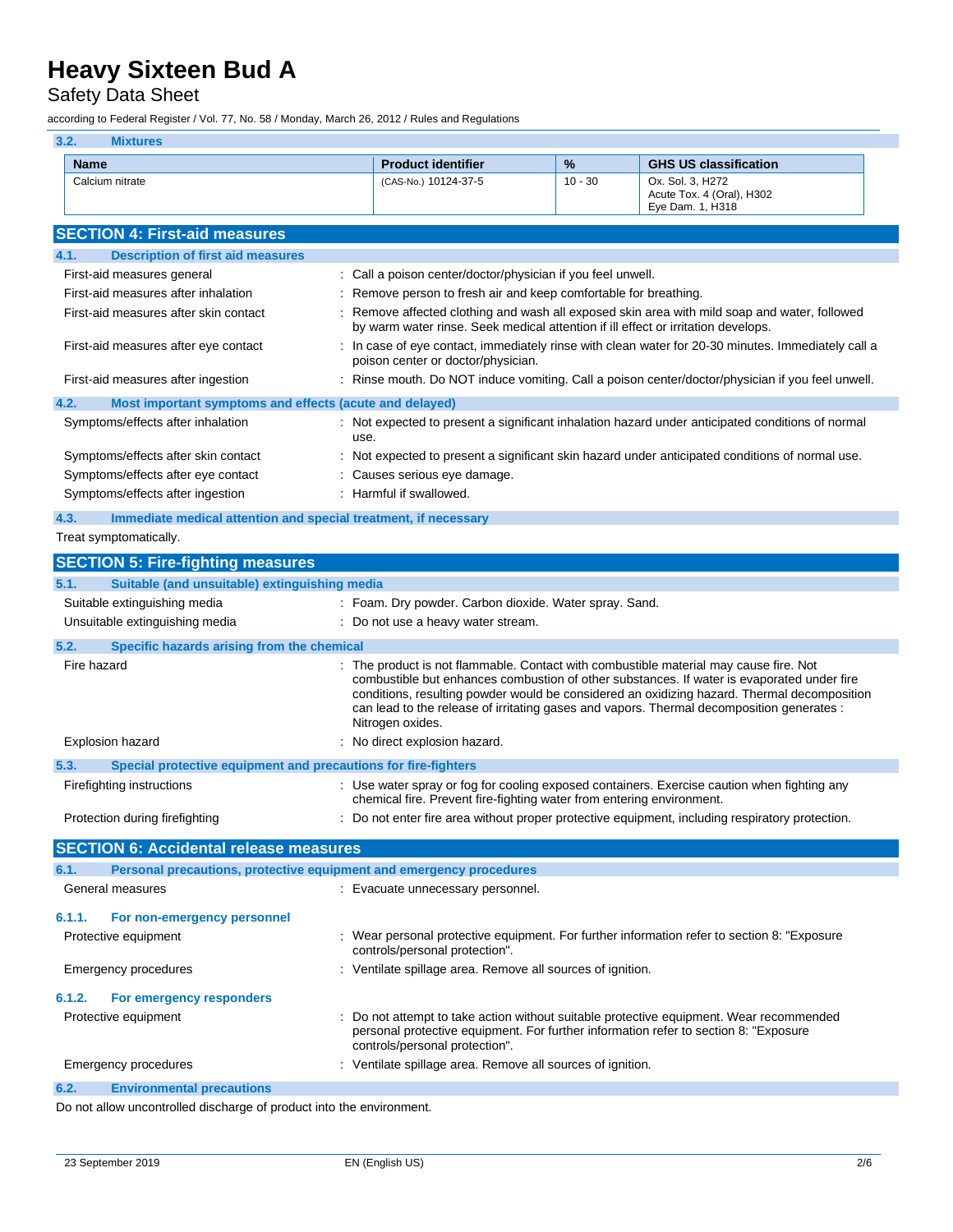Safety Data Sheet

according to Federal Register / Vol. 77, No. 58 / Monday, March 26, 2012 / Rules and Regulations

| 6.3.                    | Methods and material for containment and cleaning up |                                                                                                                                                                                                                                                                                                                                         |
|-------------------------|------------------------------------------------------|-----------------------------------------------------------------------------------------------------------------------------------------------------------------------------------------------------------------------------------------------------------------------------------------------------------------------------------------|
|                         | For containment                                      | : Contain any spills with dikes or absorbents to prevent migration and entry into sewers or<br>streams. Cover spill with non combustible material, e.g.: sand, earth, vermiculite.                                                                                                                                                      |
| Methods for cleaning up |                                                      | : Take up liquid spill into absorbent material. Soak up spills with inert solids, such as clay or<br>diatomaceous earth as soon as possible. Do not use sawdust or other combustible material to<br>absorb spilled material. Collect spillage. Store away from other materials. Clean contaminated<br>surfaces with an excess of water. |
|                         | Other information                                    | Dispose of materials or solid residues at an authorized site.                                                                                                                                                                                                                                                                           |
| 6.4.                    | <b>Reference to other sections</b>                   |                                                                                                                                                                                                                                                                                                                                         |

For further information refer to section 8: "Exposure controls/personal protection". For disposal of residues refer to section 13 : "Disposal considerations". For further information refer to section 13.

| <b>SECTION 7: Handling and storage</b>                               |                                                                                                                                                                                                                                                                                                           |
|----------------------------------------------------------------------|-----------------------------------------------------------------------------------------------------------------------------------------------------------------------------------------------------------------------------------------------------------------------------------------------------------|
| 7.1.<br><b>Precautions for safe handling</b>                         |                                                                                                                                                                                                                                                                                                           |
| Precautions for safe handling                                        | Ensure good ventilation of the work station. Avoid contact with eyes. Wear personal protective<br>equipment. Keep away from sources of ignition - No smoking. If water is removed, resulting<br>powder would be considered an oxidizing hazard.                                                           |
| Hygiene measures                                                     | : Wash hands and other exposed areas with mild soap and water before eating, drinking or<br>smoking and when leaving work. Do not eat, drink or smoke when using this product. Always<br>wash hands after handling the product. Contaminated work clothing should not be allowed out<br>of the workplace. |
| 7.2.<br>Conditions for safe storage, including any incompatibilities |                                                                                                                                                                                                                                                                                                           |
| Storage conditions                                                   | : Keep away from ignition sources. Keep only in the original container in a cool well ventilated<br>place. Keep container closed when not in use.                                                                                                                                                         |
| Incompatible materials                                               | : Reducing agents. Strong acids. Strong bases. Combustible materials.                                                                                                                                                                                                                                     |

#### **SECTION 8: Exposure controls/personal protection**

| 8.1. | <b>Control parameters</b>           |
|------|-------------------------------------|
|      | <b>Heavy Sixteen Bud A</b>          |
|      | No additional information available |
|      | Calcium nitrate (10124-37-5)        |
|      | No additional information available |

#### **8.2. Appropriate engineering controls**

Appropriate engineering controls : Ensure good ventilation of the work station. Emergency eye wash fountains and safety showers should be available in the immediate vicinity of any potential exposure.

Environmental exposure controls : Do not allow uncontrolled discharge of product into the environment.

#### **8.3. Individual protection measures/Personal protective equipment**

#### **Hand protection:**

Impermeable protective gloves

#### **Eye protection:**

Chemical goggles or safety glasses

#### **Respiratory protection:**

Where excessive vapor, mist, or dust may result, use approved respiratory protection equipment

#### **Other information:**

Do not eat, drink or smoke during use.

| <b>SECTION 9: Physical and chemical properties</b>            |                         |
|---------------------------------------------------------------|-------------------------|
| 9.1.<br>Information on basic physical and chemical properties |                         |
| Physical state                                                | : Liquid                |
| Appearance                                                    | : Transparent.          |
| Color                                                         | : Dark                  |
| Odor                                                          | : Slight characteristic |
|                                                               |                         |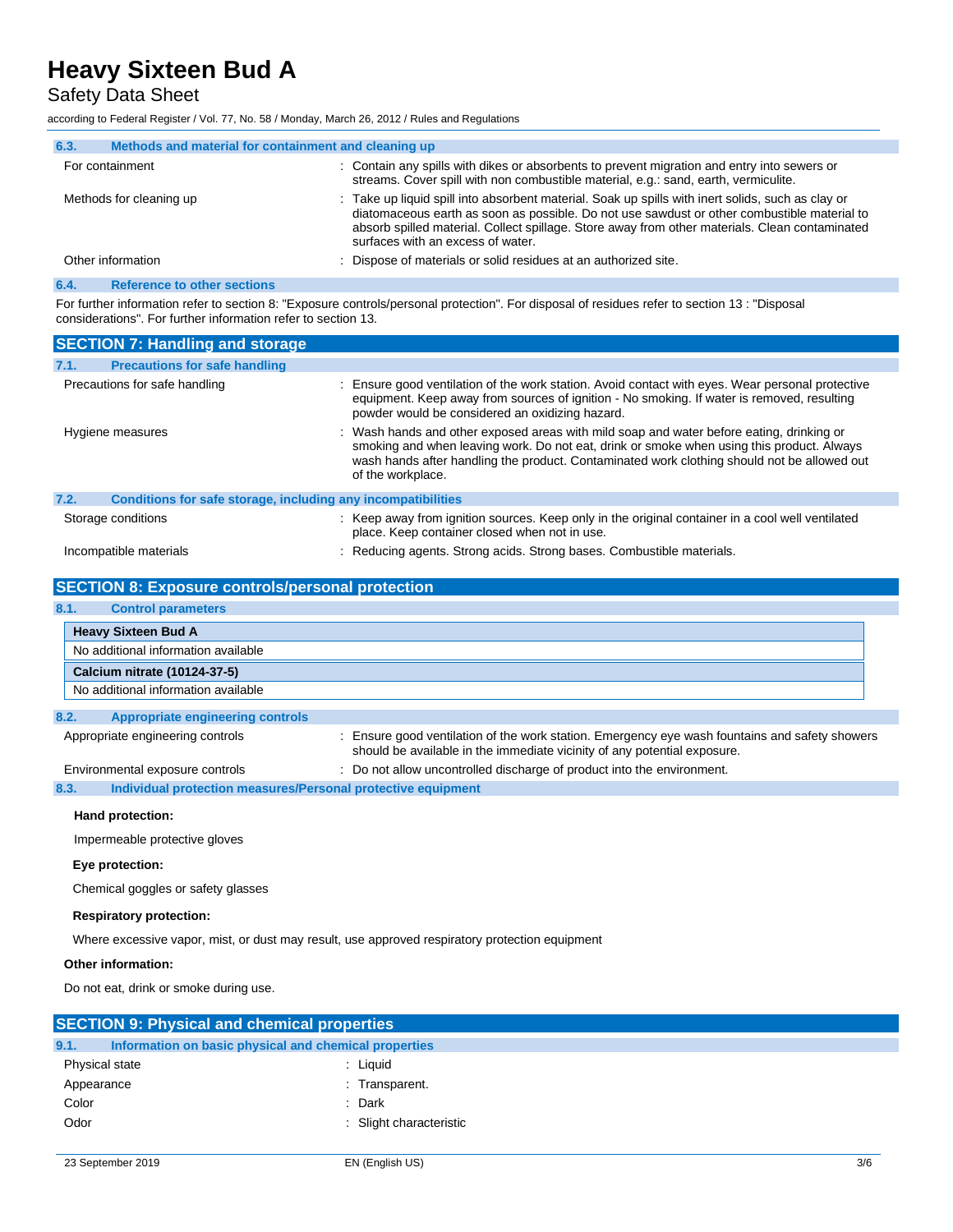### Safety Data Sheet

according to Federal Register / Vol. 77, No. 58 / Monday, March 26, 2012 / Rules and Regulations

| Odor threshold                              | : No data available |
|---------------------------------------------|---------------------|
| pH                                          | $: 6 - 7$           |
| Melting point                               | : Not applicable    |
| Freezing point                              | : No data available |
| Boiling point                               | : $> 100 °C$        |
| Flash point                                 | : No data available |
| Relative evaporation rate (butyl acetate=1) | : No data available |
| Flammability (solid, gas)                   | : Not applicable.   |
| Vapor pressure                              | : No data available |
| Relative vapor density at 20 °C             | : No data available |
| Relative density                            | : No data available |
| Specific gravity / density                  | $: 1.2 - 1.5$       |
| Solubility                                  | : Soluble in water. |
| Log Pow                                     | : No data available |
| Auto-ignition temperature                   | : No data available |
| Decomposition temperature                   | : No data available |
| Viscosity, kinematic                        | : No data available |
| Viscosity, dynamic                          | : No data available |
| <b>Explosion limits</b>                     | : No data available |
| Explosive properties                        | : No data available |
| Oxidizing properties                        | : No data available |
| <b>Other information</b><br>9.2.            |                     |

Additional information  $\sim$  30 %  $\sim$  30 %  $\sim$  80 %

### **SECTION 10: Stability and reactivity**

#### **10.1. Reactivity**

The product is non-reactive under normal conditions of use, storage and transport.

#### **10.2. Chemical stability**

Stable at room temperature.

### **10.3. Possibility of hazardous reactions**

No dangerous reactions known under normal conditions of use. If water is removed, resulting powder would be considered an oxidizing hazard.

#### **10.4. Conditions to avoid**

Stable under use and storage conditions as recommended in section 7.

#### **10.5. Incompatible materials**

Reducing agents. Strong acids. Strong bases. Combustible materials.

#### **10.6. Hazardous decomposition products**

No hazardous decomposition products known at room temperature. Thermal decomposition can lead to the release of irritating gases and vapors. Thermal decomposition generates : Nitrogen oxides.

| <b>SECTION 11: Toxicological information</b>  |                                                                                     |
|-----------------------------------------------|-------------------------------------------------------------------------------------|
| Information on toxicological effects<br>11.1. |                                                                                     |
| Acute toxicity (oral)                         | : Harmful if swallowed.                                                             |
| Acute toxicity (dermal)                       | Not classified (Based on available data, the classification criteria are not met)   |
| Acute toxicity (inhalation)                   | : Not classified (Based on available data, the classification criteria are not met) |
| ATE US (oral)                                 | 959 mg/kg body weight                                                               |
| Calcium nitrate (10124-37-5)                  |                                                                                     |
| LD50 oral rat                                 | 302 mg/kg                                                                           |
| Skin corrosion/irritation                     | : Not classified (Based on available data, the classification criteria are not met) |
|                                               | pH: 6 - 7                                                                           |
| Serious eye damage/irritation                 | : Causes serious eye damage.                                                        |
|                                               | pH: 6 - 7                                                                           |
|                                               |                                                                                     |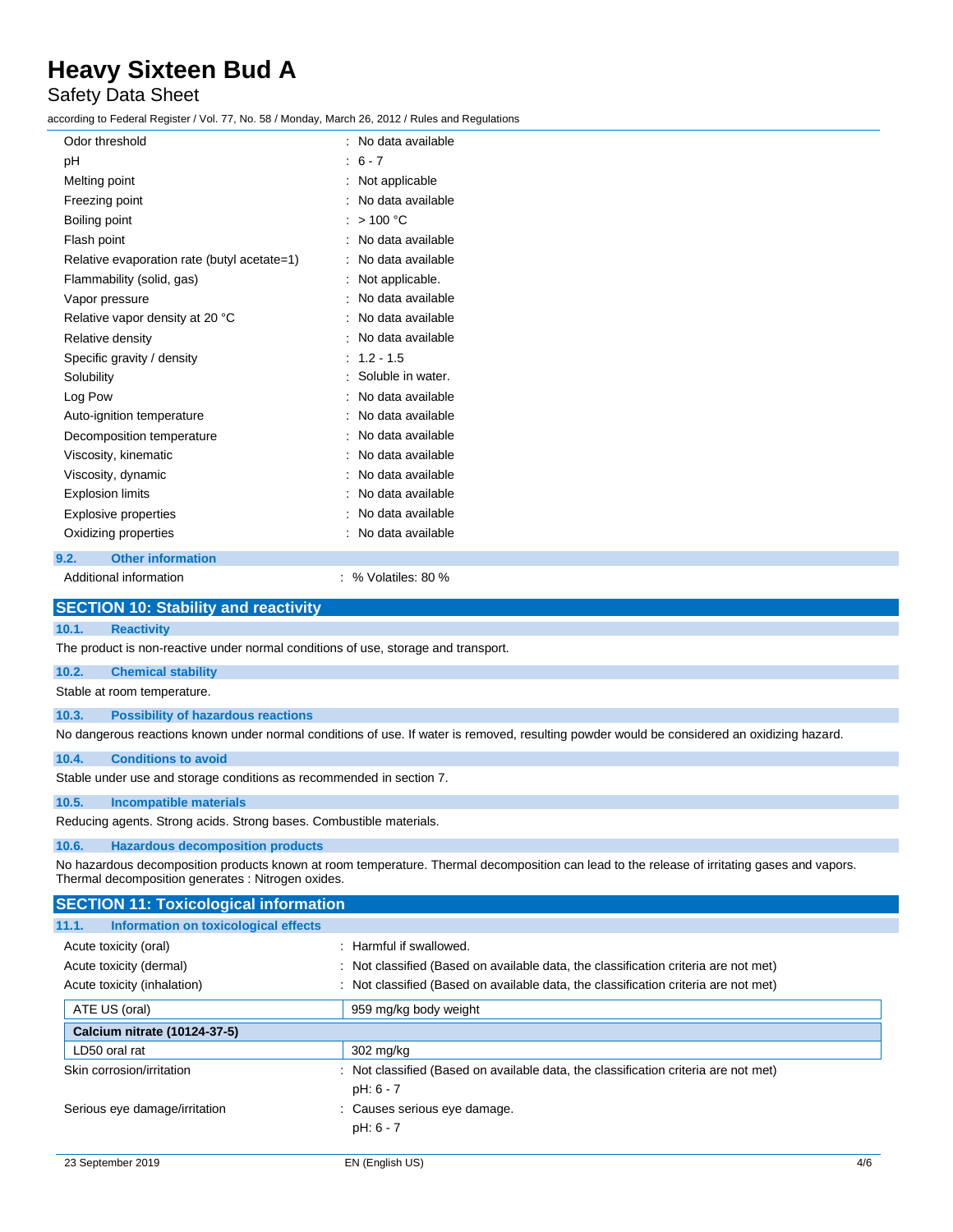## Safety Data Sheet

according to Federal Register / Vol. 77, No. 58 / Monday, March 26, 2012 / Rules and Regulations

| Respiratory or skin sensitization<br>Germ cell mutagenicity                                                                                                                                                                                                                                     | : Not classified (Based on available data, the classification criteria are not met)<br>: Not classified (Based on available data, the classification criteria are not met)                                                                                                                                                                                                                                                                                                                                                                                                                                                                                                                                     |
|-------------------------------------------------------------------------------------------------------------------------------------------------------------------------------------------------------------------------------------------------------------------------------------------------|----------------------------------------------------------------------------------------------------------------------------------------------------------------------------------------------------------------------------------------------------------------------------------------------------------------------------------------------------------------------------------------------------------------------------------------------------------------------------------------------------------------------------------------------------------------------------------------------------------------------------------------------------------------------------------------------------------------|
| Carcinogenicity                                                                                                                                                                                                                                                                                 | : Not classified (Based on available data, the classification criteria are not met)                                                                                                                                                                                                                                                                                                                                                                                                                                                                                                                                                                                                                            |
| Reproductive toxicity<br>STOT-single exposure<br>STOT-repeated exposure<br>Aspiration hazard<br>Viscosity, kinematic<br>Symptoms/effects after inhalation<br>Symptoms/effects after skin contact<br>Symptoms/effects after eye contact<br>Symptoms/effects after ingestion<br>Other information | : Not classified (Based on available data, the classification criteria are not met)<br>Not classified (Based on available data, the classification criteria are not met)<br>Not classified (Based on available data, the classification criteria are not met)<br>Not classified (Based on available data, the classification criteria are not met)<br>No data available<br>Not expected to present a significant inhalation hazard under anticipated conditions of normal<br>use.<br>Not expected to present a significant skin hazard under anticipated conditions of normal use.<br>Causes serious eye damage.<br>Harmful if swallowed.<br>: Likely routes of exposure: ingestion, inhalation, skin and eye. |
| <b>SECTION 12: Ecological information</b>                                                                                                                                                                                                                                                       |                                                                                                                                                                                                                                                                                                                                                                                                                                                                                                                                                                                                                                                                                                                |
| 12.1.<br><b>Toxicity</b>                                                                                                                                                                                                                                                                        |                                                                                                                                                                                                                                                                                                                                                                                                                                                                                                                                                                                                                                                                                                                |
| Ecology - general                                                                                                                                                                                                                                                                               | : This material has not been tested for environmental effects.                                                                                                                                                                                                                                                                                                                                                                                                                                                                                                                                                                                                                                                 |
| <b>Calcium nitrate (10124-37-5)</b>                                                                                                                                                                                                                                                             |                                                                                                                                                                                                                                                                                                                                                                                                                                                                                                                                                                                                                                                                                                                |
| LC50 fish 1                                                                                                                                                                                                                                                                                     | 10000 mg/l (Exposure time: 96 h - Species: Lepomis macrochirus [static])                                                                                                                                                                                                                                                                                                                                                                                                                                                                                                                                                                                                                                       |
| 12.2.<br><b>Persistence and degradability</b>                                                                                                                                                                                                                                                   |                                                                                                                                                                                                                                                                                                                                                                                                                                                                                                                                                                                                                                                                                                                |
| No additional information available                                                                                                                                                                                                                                                             |                                                                                                                                                                                                                                                                                                                                                                                                                                                                                                                                                                                                                                                                                                                |
| 12.3.<br><b>Bioaccumulative potential</b>                                                                                                                                                                                                                                                       |                                                                                                                                                                                                                                                                                                                                                                                                                                                                                                                                                                                                                                                                                                                |
| No additional information available                                                                                                                                                                                                                                                             |                                                                                                                                                                                                                                                                                                                                                                                                                                                                                                                                                                                                                                                                                                                |
| 12.4.<br><b>Mobility in soil</b>                                                                                                                                                                                                                                                                |                                                                                                                                                                                                                                                                                                                                                                                                                                                                                                                                                                                                                                                                                                                |
| No additional information available                                                                                                                                                                                                                                                             |                                                                                                                                                                                                                                                                                                                                                                                                                                                                                                                                                                                                                                                                                                                |
| 12.5.<br><b>Other adverse effects</b>                                                                                                                                                                                                                                                           |                                                                                                                                                                                                                                                                                                                                                                                                                                                                                                                                                                                                                                                                                                                |
| Effect on the ozone layer                                                                                                                                                                                                                                                                       | : No additional information available                                                                                                                                                                                                                                                                                                                                                                                                                                                                                                                                                                                                                                                                          |
| Other information                                                                                                                                                                                                                                                                               | : Do not allow uncontrolled discharge of product into the environment.                                                                                                                                                                                                                                                                                                                                                                                                                                                                                                                                                                                                                                         |
| <b>SECTION 13: Disposal considerations</b>                                                                                                                                                                                                                                                      |                                                                                                                                                                                                                                                                                                                                                                                                                                                                                                                                                                                                                                                                                                                |
| 13.1.<br><b>Disposal methods</b>                                                                                                                                                                                                                                                                |                                                                                                                                                                                                                                                                                                                                                                                                                                                                                                                                                                                                                                                                                                                |
| Waste treatment methods                                                                                                                                                                                                                                                                         | : Dispose of contents/container in accordance with licensed collector's sorting instructions.                                                                                                                                                                                                                                                                                                                                                                                                                                                                                                                                                                                                                  |
| Product/Packaging disposal recommendations                                                                                                                                                                                                                                                      | Dispose in a safe manner in accordance with local/national regulations.                                                                                                                                                                                                                                                                                                                                                                                                                                                                                                                                                                                                                                        |
| Ecology - waste materials                                                                                                                                                                                                                                                                       | : Do not allow uncontrolled discharge of product into the environment.                                                                                                                                                                                                                                                                                                                                                                                                                                                                                                                                                                                                                                         |
| <b>SECTION 14: Transport information</b>                                                                                                                                                                                                                                                        |                                                                                                                                                                                                                                                                                                                                                                                                                                                                                                                                                                                                                                                                                                                |
| <b>Department of Transportation (DOT)</b><br>In accordance with DOT                                                                                                                                                                                                                             |                                                                                                                                                                                                                                                                                                                                                                                                                                                                                                                                                                                                                                                                                                                |
| Not regulated<br><b>Transportation of Dangerous Goods</b>                                                                                                                                                                                                                                       |                                                                                                                                                                                                                                                                                                                                                                                                                                                                                                                                                                                                                                                                                                                |
| Not regulated                                                                                                                                                                                                                                                                                   |                                                                                                                                                                                                                                                                                                                                                                                                                                                                                                                                                                                                                                                                                                                |
| <b>Transport by sea</b>                                                                                                                                                                                                                                                                         |                                                                                                                                                                                                                                                                                                                                                                                                                                                                                                                                                                                                                                                                                                                |
| Not regulated                                                                                                                                                                                                                                                                                   |                                                                                                                                                                                                                                                                                                                                                                                                                                                                                                                                                                                                                                                                                                                |
| <b>Air transport</b>                                                                                                                                                                                                                                                                            |                                                                                                                                                                                                                                                                                                                                                                                                                                                                                                                                                                                                                                                                                                                |
| Not regulated                                                                                                                                                                                                                                                                                   |                                                                                                                                                                                                                                                                                                                                                                                                                                                                                                                                                                                                                                                                                                                |
| <b>SECTION 15: Regulatory information</b>                                                                                                                                                                                                                                                       |                                                                                                                                                                                                                                                                                                                                                                                                                                                                                                                                                                                                                                                                                                                |
| 15.1. US Federal regulations                                                                                                                                                                                                                                                                    |                                                                                                                                                                                                                                                                                                                                                                                                                                                                                                                                                                                                                                                                                                                |
| <b>Calcium nitrate (10124-37-5)</b>                                                                                                                                                                                                                                                             |                                                                                                                                                                                                                                                                                                                                                                                                                                                                                                                                                                                                                                                                                                                |
| Listed on the United States TSCA (Toxic Substances Control Act) inventory                                                                                                                                                                                                                       |                                                                                                                                                                                                                                                                                                                                                                                                                                                                                                                                                                                                                                                                                                                |
| <b>15.2. International regulations</b>                                                                                                                                                                                                                                                          |                                                                                                                                                                                                                                                                                                                                                                                                                                                                                                                                                                                                                                                                                                                |
| <b>CANADA</b>                                                                                                                                                                                                                                                                                   |                                                                                                                                                                                                                                                                                                                                                                                                                                                                                                                                                                                                                                                                                                                |
| Calcium nitrate (10124-37-5)                                                                                                                                                                                                                                                                    |                                                                                                                                                                                                                                                                                                                                                                                                                                                                                                                                                                                                                                                                                                                |
| Listed on the Canadian DSL (Domestic Substances List)                                                                                                                                                                                                                                           |                                                                                                                                                                                                                                                                                                                                                                                                                                                                                                                                                                                                                                                                                                                |
|                                                                                                                                                                                                                                                                                                 |                                                                                                                                                                                                                                                                                                                                                                                                                                                                                                                                                                                                                                                                                                                |